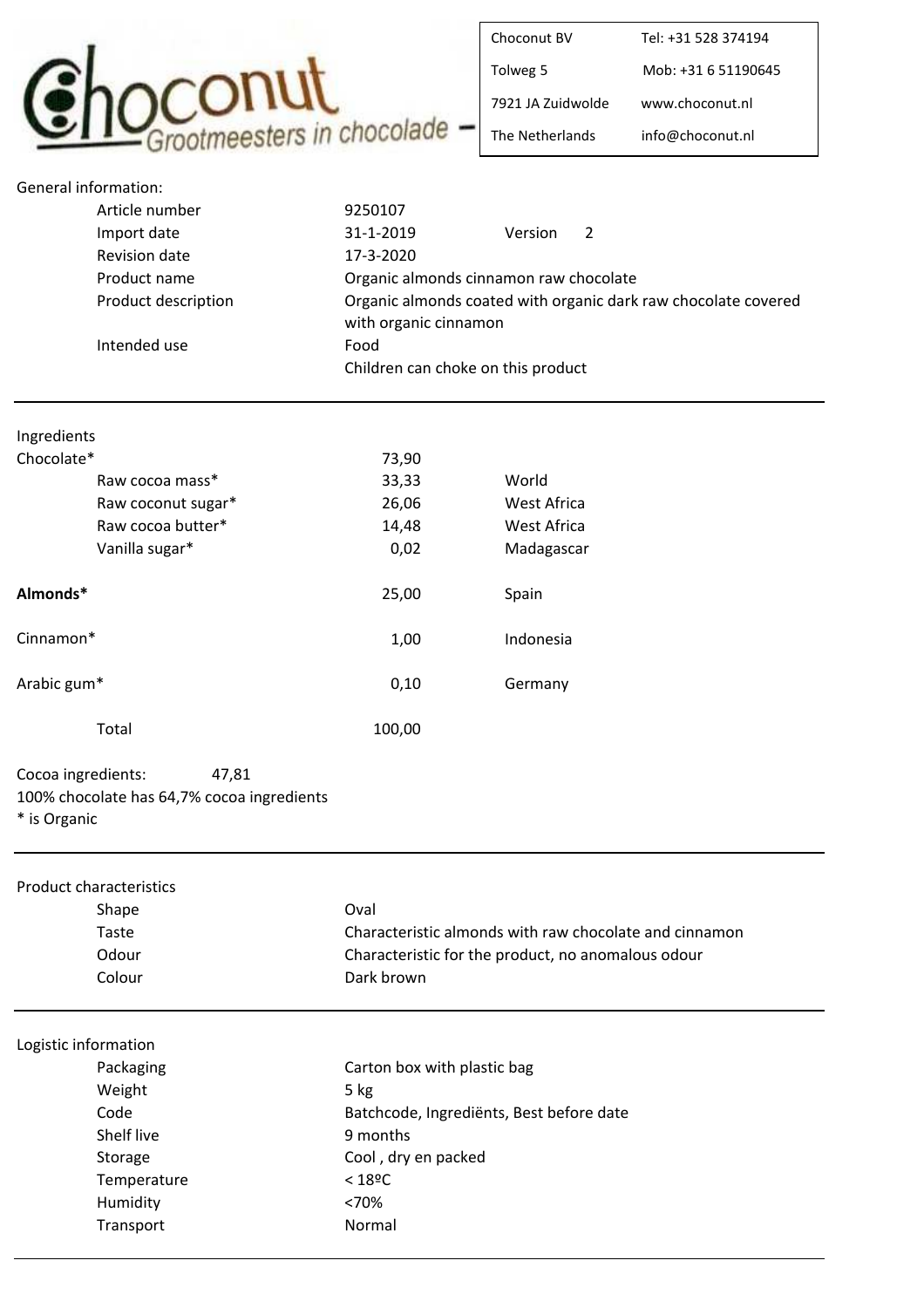|                 | Nutritional values per 100 gram                                    |                |             |             |  |
|-----------------|--------------------------------------------------------------------|----------------|-------------|-------------|--|
|                 | Kcal                                                               | 559,94         |             |             |  |
|                 | kJ                                                                 | 2349,51        |             |             |  |
|                 | Proteins                                                           | 10,07          |             |             |  |
|                 | Salt                                                               | 0,08           |             |             |  |
|                 | Fibre                                                              | 20,39          |             |             |  |
|                 | Carbohydrates                                                      | 25,71          |             |             |  |
|                 | Sugar                                                              | 22,35          |             |             |  |
|                 | Fats                                                               | 45,61          |             |             |  |
|                 | Saturated                                                          | 21,58          |             |             |  |
|                 | Mono-unsaturated                                                   | 18,47          |             |             |  |
|                 | Poly-unsaturated                                                   | 4,40           |             |             |  |
|                 | Transfat                                                           | 0,00           |             |             |  |
|                 | Microbiological values in cfu/gr                                   | Max:           |             |             |  |
|                 | Total plate count                                                  | 100000         |             | ISO 4833    |  |
|                 | Moulds                                                             | 10000          |             | ISO 7954    |  |
|                 | Yeasts                                                             | 10000          |             | ISO7954     |  |
|                 | Salmonella                                                         | $0/25$ gr      |             | ISO 6579    |  |
|                 | Enterobacteriaceae                                                 | 0              |             | ISO 21528-2 |  |
|                 | Coliforms                                                          | 10             |             | ISO 4832    |  |
|                 | E-colie                                                            | 100            |             | ISO 16649-2 |  |
|                 | Staphylococcus aureus                                              |                |             |             |  |
|                 | <b>Bacillus cereus</b>                                             |                |             |             |  |
|                 | Aflatoxine B1 in ppb                                               | $2$            |             |             |  |
|                 | Aflotoxine B1+B2+G1+G2 in ppb                                      | $<4\,$         |             |             |  |
|                 | Ochratoxine A in ppb                                               |                |             |             |  |
|                 |                                                                    |                |             |             |  |
|                 | Chemical and physical values                                       |                |             |             |  |
|                 | Moisture max                                                       | 6,00           |             |             |  |
|                 | Sulfite                                                            | Absent         |             |             |  |
|                 | Peroxide in meq/kg fat                                             |                |             |             |  |
|                 | Damaged products                                                   | $<2\%$         |             |             |  |
|                 | Pesticides                                                         | < EU-standaard |             |             |  |
|                 | Heavy metals                                                       | < EU-standaard |             |             |  |
|                 | Food information:                                                  |                |             |             |  |
| Metal detection |                                                                    | Yes            |             |             |  |
|                 | <b>GMO</b>                                                         | GMO free       |             |             |  |
|                 | Ionisation                                                         | No             |             |             |  |
|                 | Halal                                                              | No             |             |             |  |
|                 | Kosher                                                             | No             |             |             |  |
|                 | Organic                                                            | Yes            |             |             |  |
|                 | Vegetarian                                                         | Yes            |             |             |  |
|                 | Vegans                                                             | No             |             |             |  |
|                 | Allergen information ( + present, - absent, ? May contain traces ) |                |             |             |  |
|                 | Milk protein                                                       | ?              | <b>Nuts</b> | $\ddot{}$   |  |
|                 | Lactose                                                            | ?              | Nut oil     | $\ddot{}$   |  |
|                 |                                                                    |                |             |             |  |

| Eggs          | $\overline{\phantom{0}}$ | Peanuts    |   |
|---------------|--------------------------|------------|---|
| Soya-protein  | $\overline{\phantom{0}}$ | Peanut oil |   |
| Soya-lecithin | $\overline{\phantom{0}}$ | Sacharose  | - |